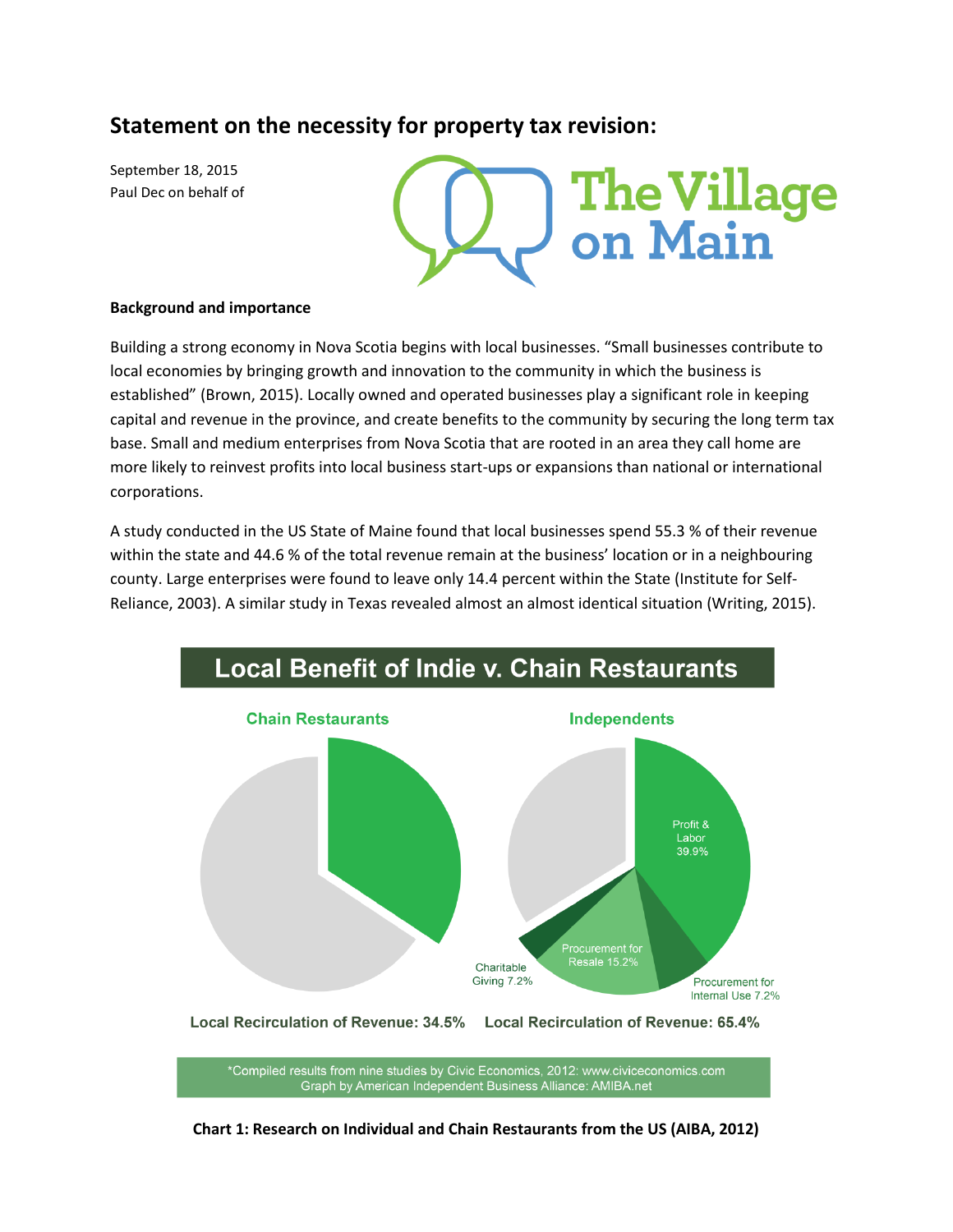Even in the restaurant business there is a significant difference between locally and nationally/internationally operating chains, as illustrated in the above depicted chart from the American Independent Business Alliance.

Considering the demographic situation in our province, it is certain that the population of Nova Scotia is at its turning point from growth to decline. Even if the Halifax Regional Municipality would be spared from population loss for another 15-20 years, according to current projections the provincial growth is expected to turn negative within a few years (Ivany et al, 2014). If no game changing events occur, Halifax will experience the same phenomenon with some delay in the 2030s.

With a shrinking economy on the horizon, the importance of supporting local business owners cannot be understated. In a global market economy, large corporations will be the first ones to withdraw from the provincial markets if they do not seem profitable enough anymore. Regionally rooted enterprises, however, are more likely to be the backbone of our economy in difficult times. And the role of the Halifax Regional Municipality as the only urban agglomeration in the province is paramount in supporting local businesses.

### **The challenge for Business Improvement Districts**

The Business Improvement Districts (BIDs) in the Halifax Regional Municipality are a backbone of local services and retail and accommodate a significant share of these rooted businesses. This is traditionally one of the core roles of BIDs: The first Canadian organizations of this kind emerged in Toronto during the 1970s when local business owner decided to team up in response to growing competition from suburban shopping malls (Yang, 2010). BIDs across Halifax have already achieved meaningful results in promoting local businesses across the municipality.

While BIDs and other mechanisms on a provincial and municipal level provide a wide a range of policy instruments that are available to support local businesses, much of this effort is contradicted and undermined by the currently mix of taxation and land use policy, which implicitly subsidizes suburban retail sprawl – a form of development largely geared to serve the interests of large corporations rather than small and medium businesses. The movement of retail to large business parks is detrimental to local businesses that operate at a small and medium scale. The mechanism that makes it hard for small and medium businesses in BIDs to compete on the market is twofold: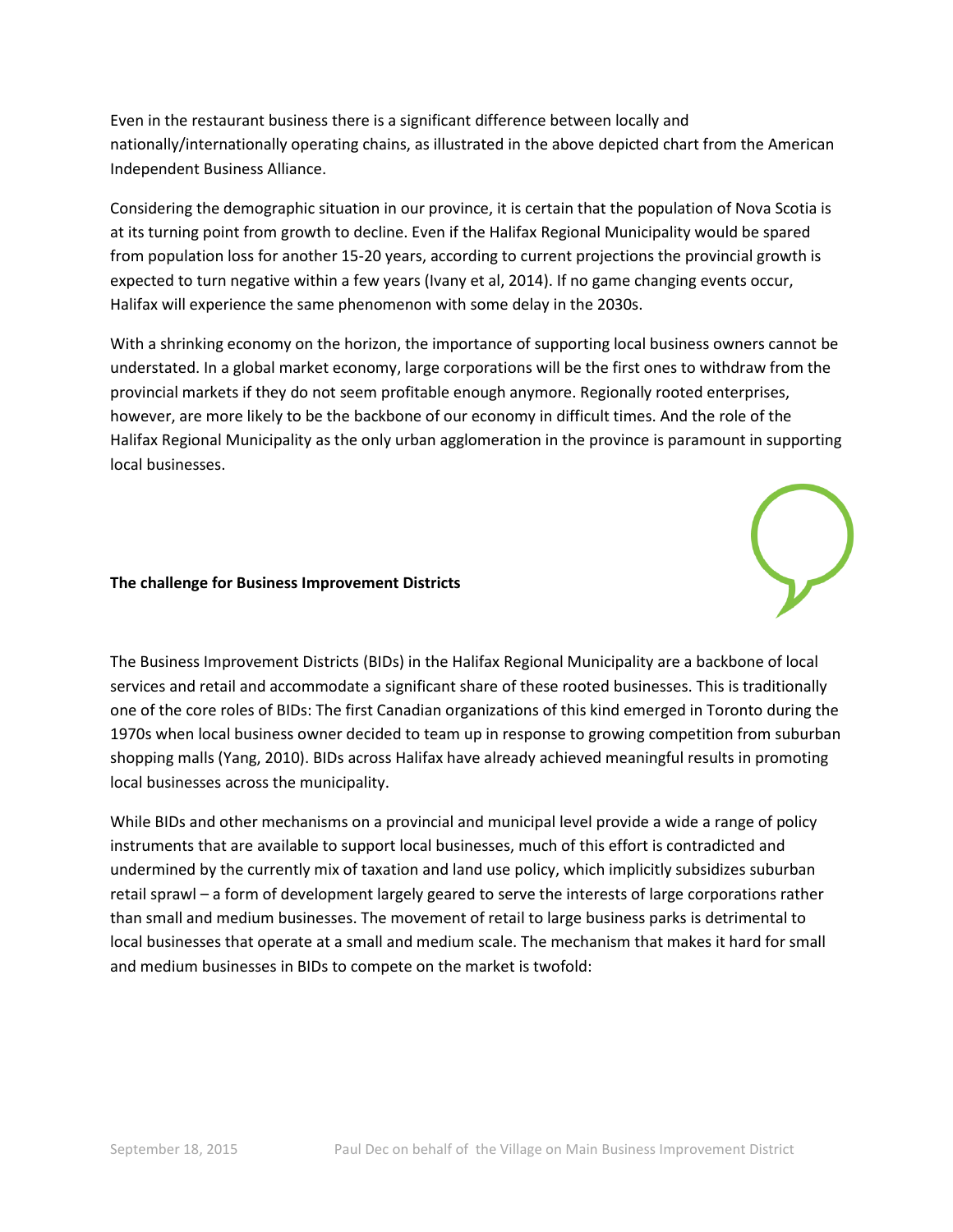### **1. Mechanism: The inflationary property assessment based taxation**



| Area                 | <b>Assessment per sqft</b> |
|----------------------|----------------------------|
| <b>Bayers Lake</b>   | 16.35                      |
| Downtown Dartmouth   | 31.84                      |
| Village on Main      | 34.56                      |
| Dartmouth Crossing   | 38.43                      |
| North End            | 67.04                      |
| Quinpool Rd          | 98.70                      |
| Downtown Halifax     | 273.22                     |
| <b>Spring Garden</b> | 292.48                     |

#### **Table 1: Average Property assessments per sq ft**

The current taxation policy derives the taxable amount for each property directly from the assessment value. As pointed out in table 1, the majority of BIDs in Halifax are well above the average taxation of properties in business parks. This is a questionable practice, as several studies about the land use patterns in the Halifax Regional Municipality have proven that suburban development creates higher servicing cost: most notably the Stantec report as well as the Sustainable Prosperity Study (see chart 2)



# **Chart 2: Comparison of Municipal Expenses in the Halifax Regional Municipality**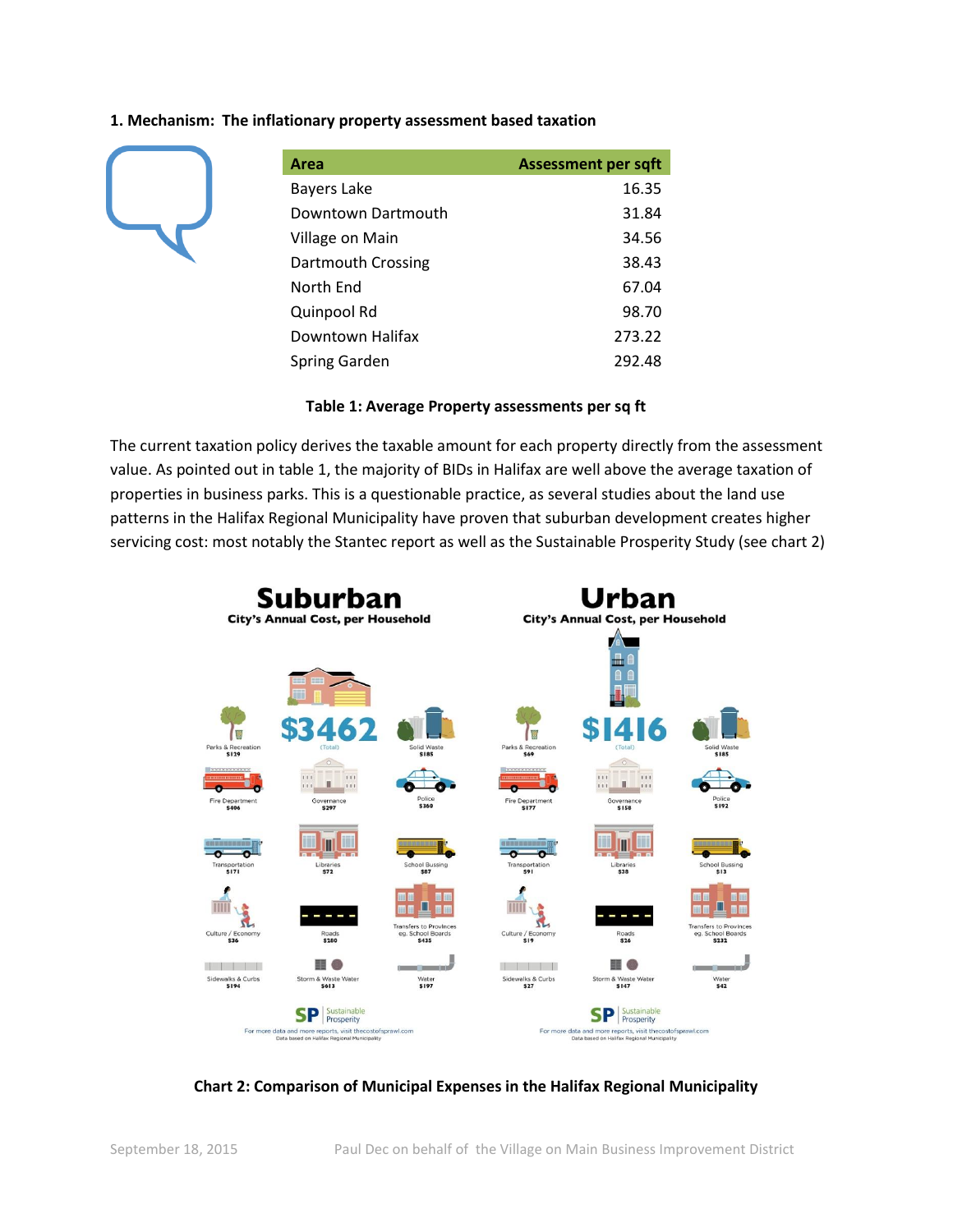The problem is exacerbated by the inflationary increases of property assessments in developing districts. The role of BIDs is to strengthen the position of local businesses by enhancing the overall attractiveness of the area and to promote development. BIDs are often created in former 'problem neighbourhoods', which makes urban regeneration a typical objective for BIDs. As soon as the transformation of a BID materializes, property taxes for all local BIDs increase rapidly. This phenomenon takes place because property assessments are influenced by sale prices of the surrounding property. Local business owners however, are more interested in keeping their businesses running than capitalizing their theoretically higher property values at the real estate market.

# **How this is relevant for the Village on Main BID**

In consequence, it appears member businesses of BIDs are penalized for enhancing their properties and districts in inner city (higher density) locations. Since Regional Council has approved a major amendment to the Dartmouth Land Use By-law and MPS concerning development in the Main Street Area in 2013, we expect a wave of development to occur in our BID over the next ten years. The new density regulations in our area allow for a 326% increase of commercial floor space. Sadly this means in the context of current taxation policy, that small business owners who have driven and fought for this change for many years, may be driven out of the district due to exorbitant tax increases. There is clear evidence that the BIDs on Quinpool Rd and in North End Halifax have already experienced the consequences of such tax implications after successful improvements to their areas.

# **2. Mechanism: Zoning of Industrial Parks allows for uses that these places are not meant for**

Business Improvement Districts have not only to cope with rapidly increasing taxes if they create a strong business climate in their area, they also have to withstand competition from implicitly subsidized competitors in business parks. A recent debate from Council demonstrated preference of business park retailers over such in central locations:

The Municipality has previously created an Expansion Area of the Burnside Business Park in order to "retain an adequate supply of industrial lands within HRM to ensure a continued mixed and diversified economy of the region" (HRM, 2015). We want to keep industry in our region for good reason, and large tracts of affordable land are vital for industrial companies with machine parks, warehouses etc. to settle down. However, in order to fill in vacant lots in the park, Council decided to loosen zoning restrictions and allow interested large retail chains to move into the business park (Patil, 2015).

The consequence of such a decision allows retail into extremely low valued land, resulting in a situation where they pay a fraction of property taxes than a comparable store in a BID. In essence, the city has a double-loss; it makes a capital investment in creating a business park with expanded use than was originally intended (allowing for retail) and loses tax revenue due to missed opportunity from driving business out of the downtown and BIDs. This practice stimulates a vicious circle as illustrated in the following chart: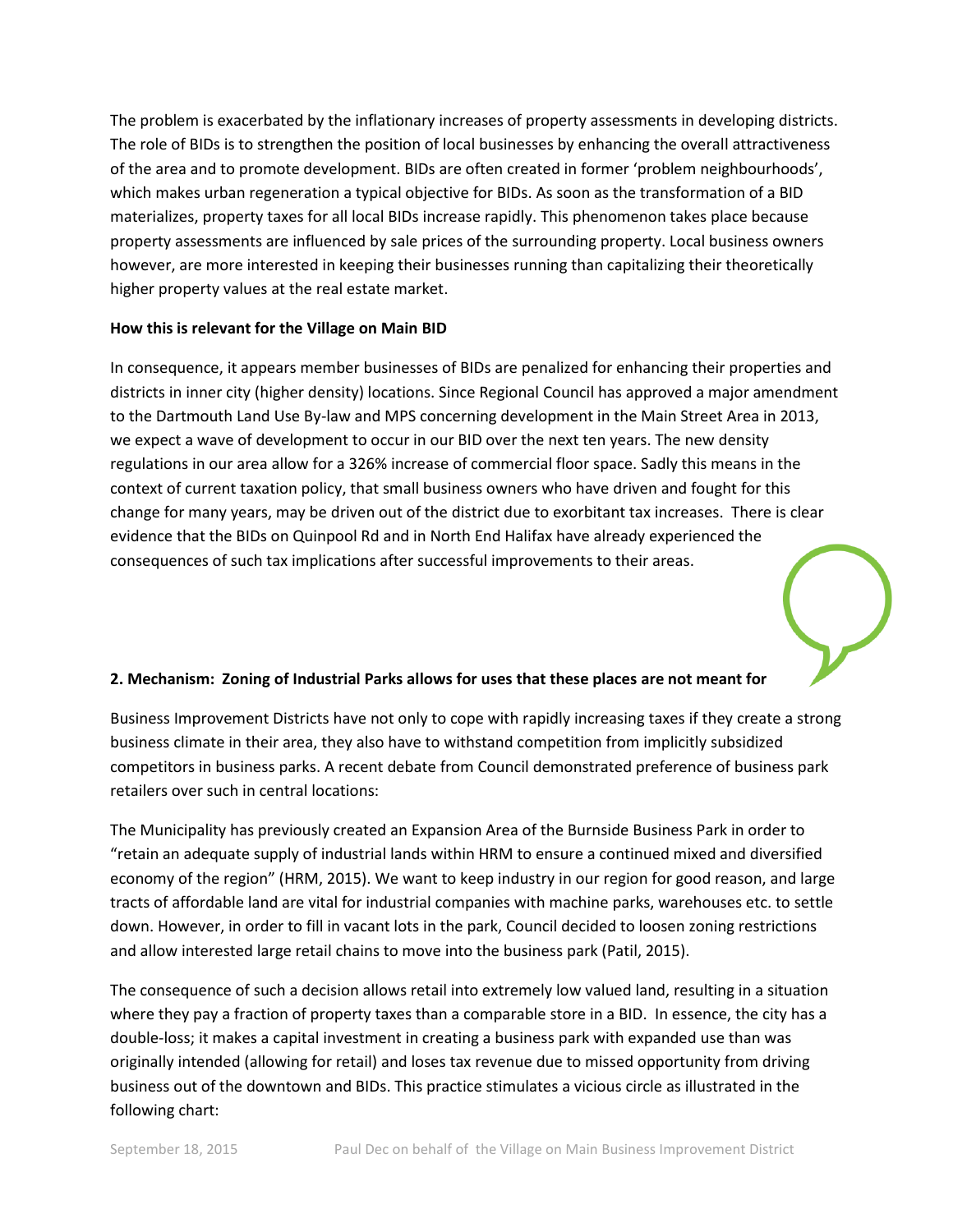

**Chart 3: Circle of retail promotion in industrial parks**

The recent major expansion of the Bayers Lake business park during a time of two digit commercial vacancies in downtown areas, is another example of land use policy supporting large (often foreign) corporations over small and medium local enterprises. All business parks in Halifax are located in industrial "I" zones. It is our recommendation that they be restricted to this original purpose to break the cycle of retail sprawl that weakens the tax base of the Municipalty.

# **Conclusion and suggestions**

The Stantec report has clearly shown the advantages of development in central locations and triggered an important change of policy in the city. The Regional plan has confirmed these findings and established clear growth targets for development in central locations. Furthermore, centrally located BIDs accommodate more local enterprises than outlying areas and, as initially explained in this report, play a crucial role for both Halifax and the province. The One Nova Scotia report clearly stresses the role of local entrepreneurs in improving their communities (Ivany et al., 2014). If status quo remains, we fear that our local owners successfully improving their properties and the district, would have legitimate concern that they be taxed out of the district that they have helped to improve. Furthermore, competitors that operate on cheap industrial land have an unfair advantage; and these large businesses are rseldom local.

In conclusion, the Main Street Dartmouth Business Improvement District requests that the city revise its current taxation practice and consider:

- a) A higher taxation rate for commercial properties and especially retail that occupies cheap industrially zoned land
- b) A tax break for small businesses
- c) A freeze of tax assessments for small business property owners in times of redevelopment, as long as they do not sell their property for profit.